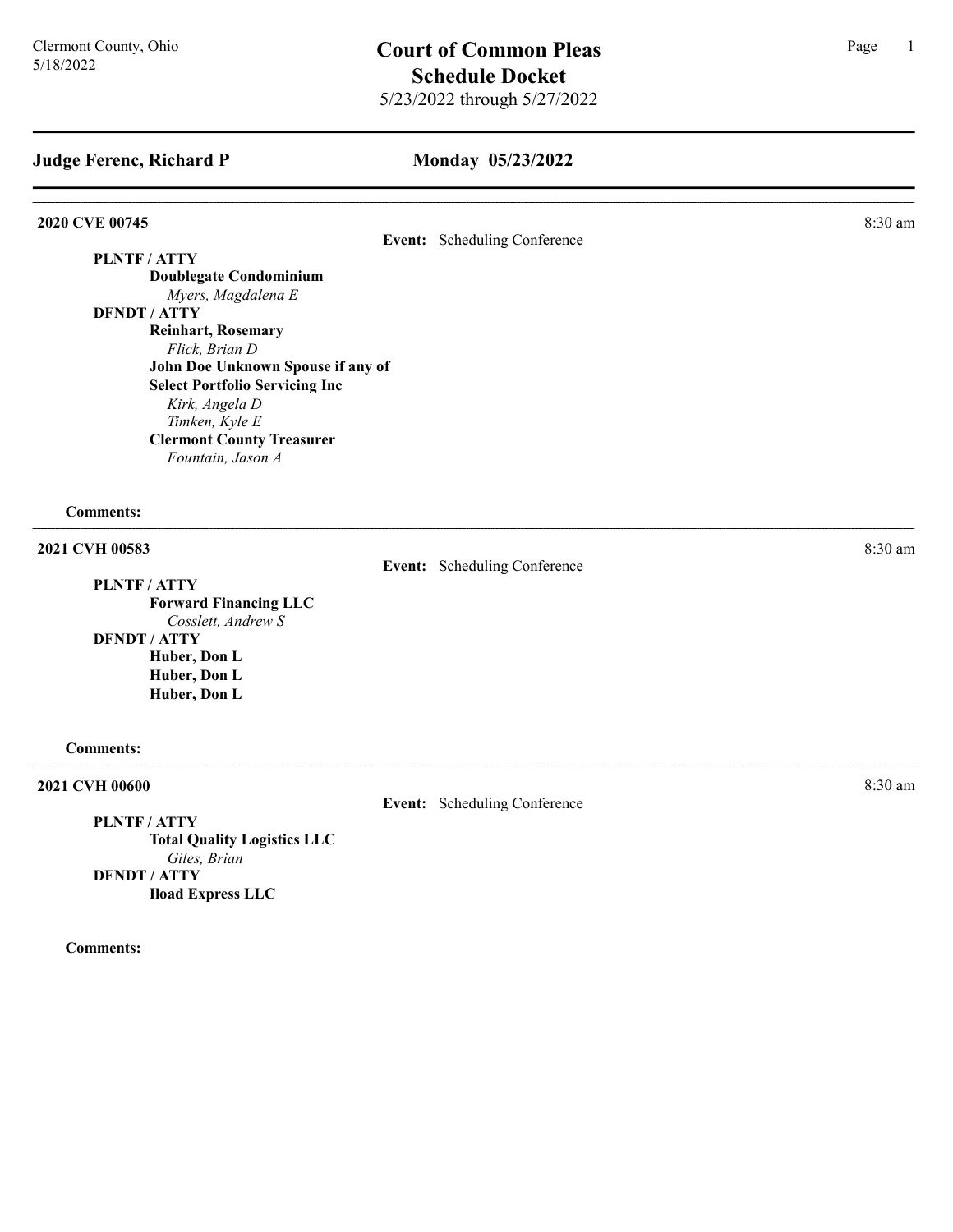# Tuesday 05/24/2022

**2021 CVE 00472** 8:30 am **8.2021** 

# Event: Scheduling Conference

### PLNTF / ATTY

Magana, Efrain Gibson, Bradley M Jones, Casey A

DFNDT / ATTY

Rightway Real Estate LLC Teeters, Jeffrey R Zurmehly, Jeannie M

Fountain, Jason A Fraley, Linda L Fountain, Jason A

Comments:

# **2022 CR 000240** 8:30 am **8:30 am**

PLNTF / ATTY State of Ohio

Branson-Smith, Dorothy DFNDT / ATTY Cox, Jacob Daniel Ballard, Amelia

Comments:

Event: Competency Hearing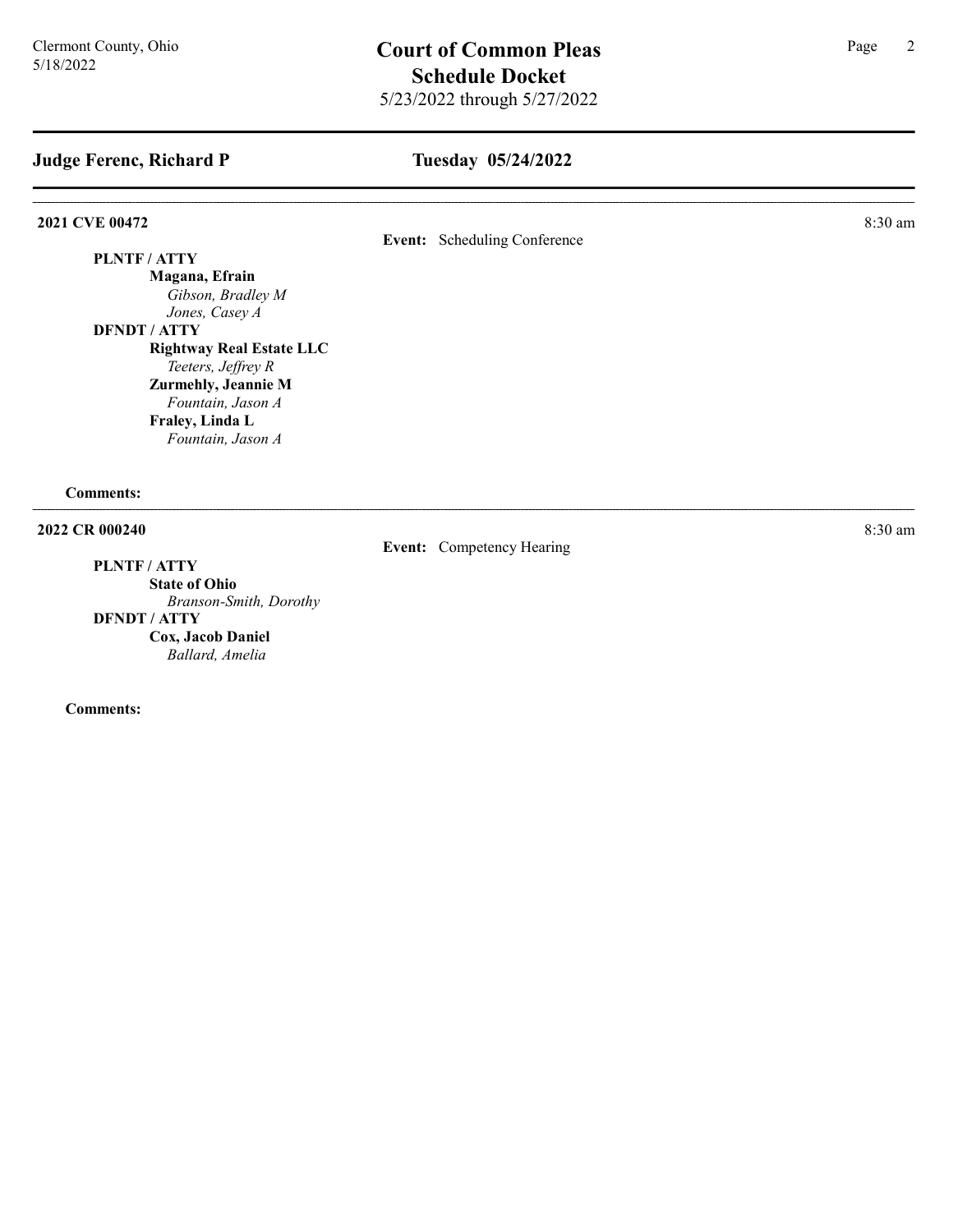Wednesday 05/25/2022 Judge Ferenc, Richard P **2019 CR 001022** 8:30 am Event: Sentencing on Community Control Violation PLNTF / ATTY State of Ohio Branson-Smith, Dorothy DFNDT / ATTY Reid, Cortney Amanda Hunt, James Comments: 2020 CR 001066 8:30 am Event: Plea or Trial Setting PLNTF / ATTY State of Ohio Branson-Smith, Dorothy DFNDT / ATTY Phelps, Stephen R McBride, Katie Comments: w/22 CR 348 **2021 CR 000199** 8:30 am **8:30 am** Event: Plea or Trial Setting PLNTF / ATTY State of Ohio Branson-Smith, Dorothy DFNDT / ATTY Campbell, Crystal R McBride, Katie Comments: **2021 CR 000802** 8:30 am Event: Pre-Trial PLNTF / ATTY State of Ohio Branson-Smith, Dorothy DFNDT / ATTY Russell, Jerry L

Kilburn, C Steve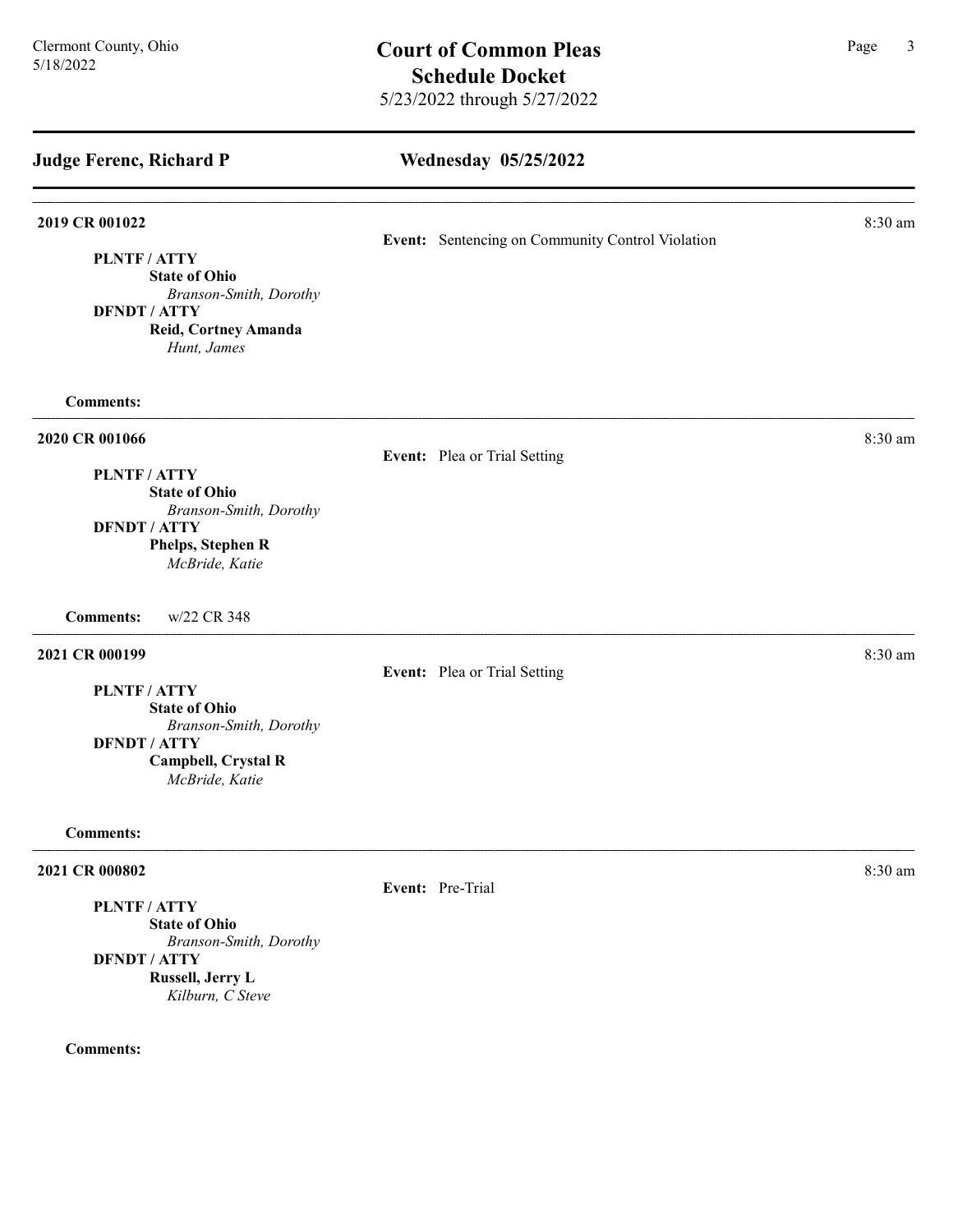| <b>Judge Ferenc, Richard P</b>                                                                                                   | <b>Wednesday 05/25/2022</b>  |         |
|----------------------------------------------------------------------------------------------------------------------------------|------------------------------|---------|
| 2021 CR 000991                                                                                                                   | Event: Final Pre-Trial       | 8:30 am |
| PLNTF / ATTY<br><b>State of Ohio</b><br>Branson-Smith, Dorothy<br><b>DFNDT / ATTY</b><br>Beckman, Andrew Dale<br>Deardorff, Alex |                              |         |
| <b>Comments:</b>                                                                                                                 |                              |         |
| 2021 CR 001141                                                                                                                   | Event: Plea or Trial Setting | 8:30 am |
| PLNTF / ATTY<br><b>State of Ohio</b>                                                                                             |                              |         |
| Branson-Smith, Dorothy                                                                                                           |                              |         |
| <b>DFNDT / ATTY</b><br>Sullivan, Christopher L<br>McBride, Katie                                                                 |                              |         |
| <b>Comments:</b>                                                                                                                 |                              |         |
| 2022 CR 000162                                                                                                                   | Event: Plea or Trial Setting | 8:30 am |
| PLNTF / ATTY                                                                                                                     |                              |         |
| <b>State of Ohio</b>                                                                                                             |                              |         |
| Branson-Smith, Dorothy<br><b>DFNDT / ATTY</b>                                                                                    |                              |         |
| <b>Byrd, Lindsay</b><br>McBride, Katie                                                                                           |                              |         |
| <b>Comments:</b>                                                                                                                 |                              |         |
| 2022 CR 000304                                                                                                                   | Event: Plea or Trial Setting | 8:30 am |
| PLNTF / ATTY<br><b>State of Ohio</b><br>Branson-Smith, Dorothy                                                                   |                              |         |

DFNDT / ATTY Hunter, Thomas James McBride, Katie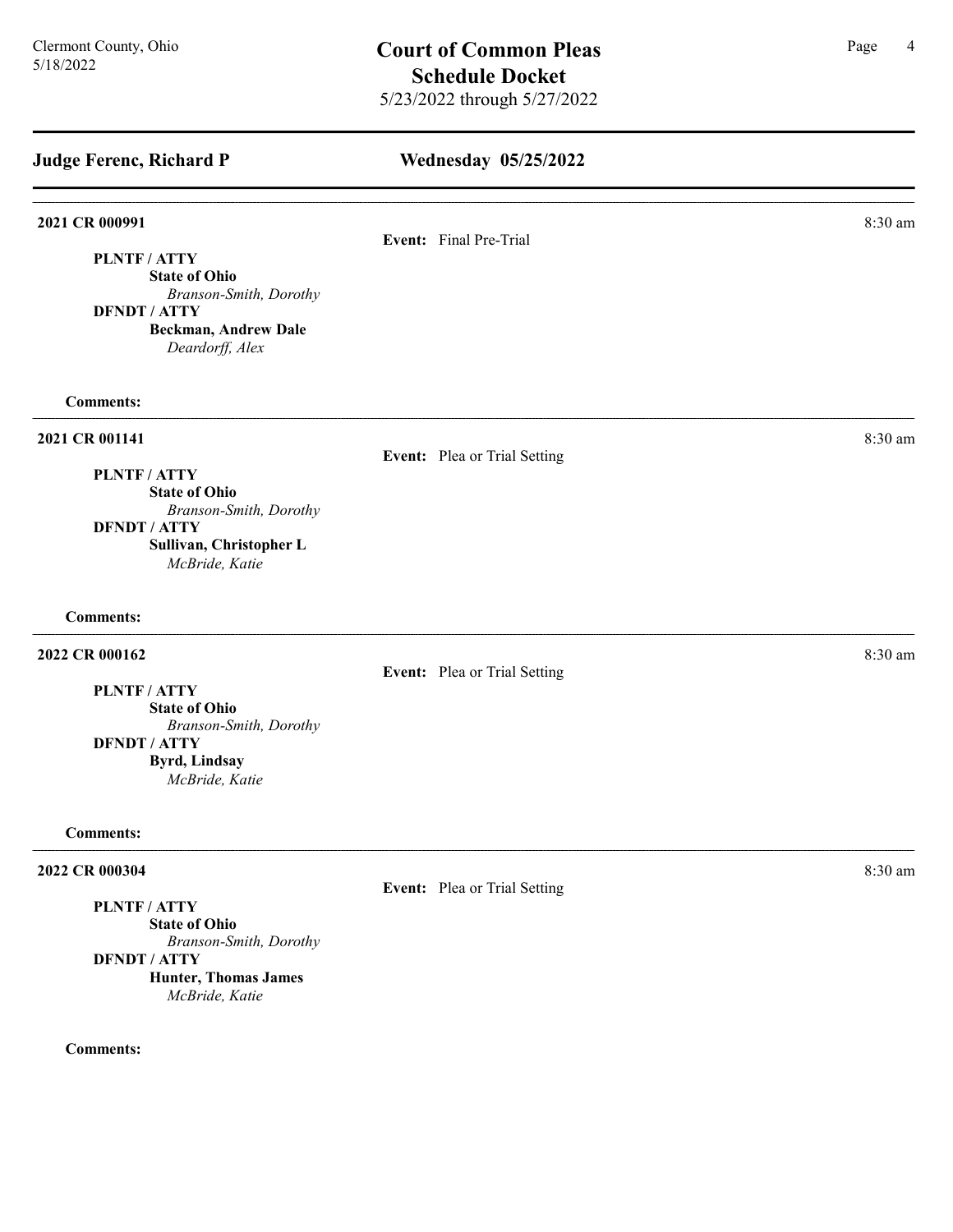| <b>Judge Ferenc, Richard P</b>            | Wednesday 05/25/2022         |           |
|-------------------------------------------|------------------------------|-----------|
| 2022 CR 000309                            |                              | 8:30 am   |
| PLNTF / ATTY                              | Event: Report                |           |
| <b>State of Ohio</b>                      |                              |           |
| Branson-Smith, Dorothy                    |                              |           |
| <b>DFNDT / ATTY</b>                       |                              |           |
| Johnson, Curtis<br>McBride, Katie         |                              |           |
| <b>Comments:</b>                          |                              |           |
| 2022 CR 000348                            |                              | 8:30 am   |
|                                           | Event: Plea or Trial Setting |           |
| PLNTF / ATTY<br><b>State of Ohio</b>      |                              |           |
| Branson-Smith, Dorothy                    |                              |           |
| <b>DFNDT / ATTY</b>                       |                              |           |
| Phelps, Stephen R                         |                              |           |
| McBride, Katie                            |                              |           |
| w/20 CR 1066<br><b>Comments:</b>          |                              |           |
| 2022 CR 000395                            |                              | 8:30 am   |
|                                           | Event: Report                |           |
| PLNTF / ATTY                              |                              |           |
| <b>State of Ohio</b>                      |                              |           |
| Branson-Smith, Dorothy                    |                              |           |
| <b>DFNDT / ATTY</b>                       |                              |           |
| Armbruster, Marvin Earl<br>McBride, Katie |                              |           |
| <b>Comments:</b>                          |                              |           |
| 2022 CR 000149                            |                              | $9:00$ am |
|                                           | Event: Plea or Trial Setting |           |
| PLNTF / ATTY                              |                              |           |
| <b>State of Ohio</b>                      |                              |           |
| Branson-Smith, Dorothy                    |                              |           |
| <b>DFNDT / ATTY</b>                       |                              |           |

Valentine, Andrew L Votel, Michael T

Wallace, Bruce S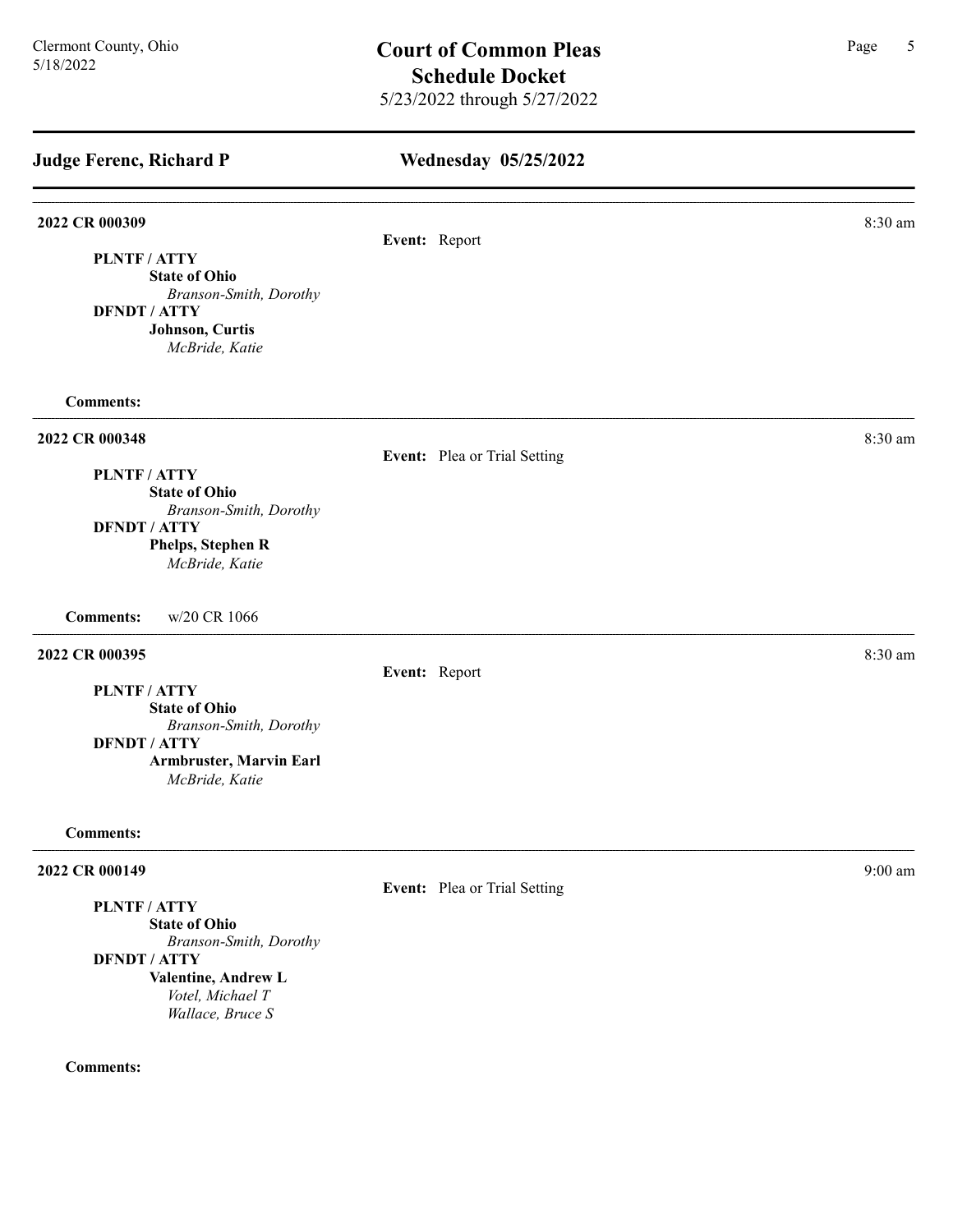# Thursday 05/26/2022 Judge Ferenc, Richard P **2019 CR 001060** 8:30 am **8.30 am** Event: Community Control Violation PLNTF / ATTY State of Ohio Branson-Smith, Dorothy DFNDT / ATTY Smith, Justin Carter Hunt, James Comments: **2021 CR 000124** 8:30 am **8.30 am** Event: Plea or Trial Setting PLNTF / ATTY State of Ohio Branson-Smith, Dorothy DFNDT / ATTY Hail, Melissa Ballard, Amelia Comments: w/21 CR 1017 **2021 CR 001017** 8:30 am **8.2021** Event: Pre-Trial PLNTF / ATTY State of Ohio Branson-Smith, Dorothy DFNDT / ATTY Hail, Melissa Renee Ballard, Amelia Comments: w/21 CR 124 **2021 CVE 00890** 8:30 am **8:30 am** Event: Scheduling Conference PLNTF / ATTY Willowbrook Community Donovan, Sean P DFNDT / ATTY Unknown Heirs Scott Applegate Clermont County Auditor Fountain, Jason A Clermont County Treasurer

Comments:

Fountain, Jason A

State of Ohio Estate Tax Division McCandlish, Joseph M

Timken, Kyle E

Midfirst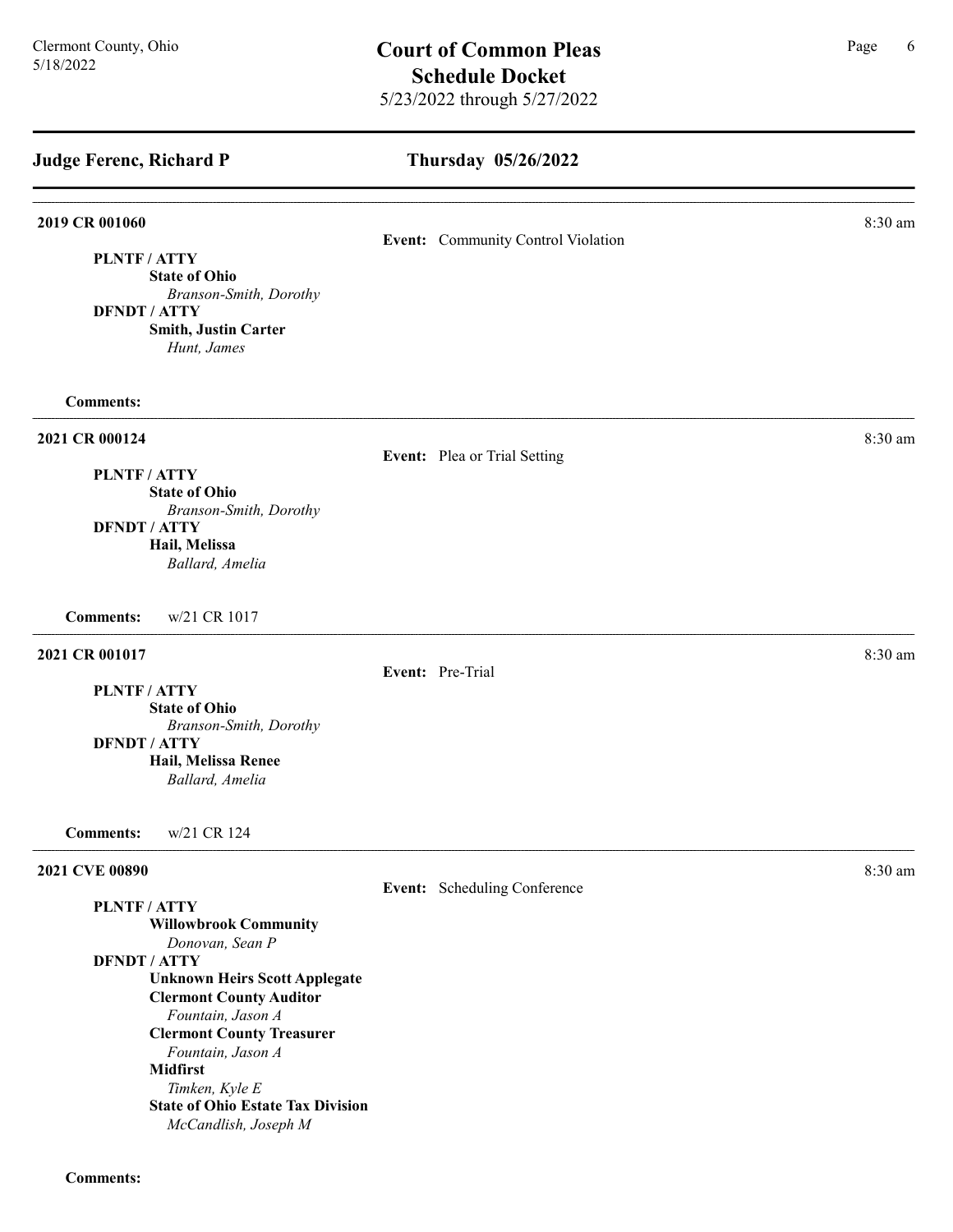| <b>Judge Ferenc, Richard P</b>                                                                                                                                            | Thursday 05/26/2022          |         |
|---------------------------------------------------------------------------------------------------------------------------------------------------------------------------|------------------------------|---------|
| 2021 CVH 00793<br><b>PLNTF/ATTY</b><br><b>US Bank National Association</b><br>Duplay, Crystal M<br><b>DFNDT / ATTY</b><br><b>Crawford Carpet Outlet</b><br>Crawford, Matt | Event: Scheduling Conference | 8:30 am |
| <b>Comments:</b>                                                                                                                                                          |                              |         |
| 2022 CR 000085<br>PLNTF / ATTY<br><b>State of Ohio</b><br>Branson-Smith, Dorothy<br><b>DFNDT / ATTY</b><br><b>Boehm, Stacey</b><br>Strasel, Christina M                   | Event: Plea or Trial Setting | 8:30 am |
| <b>Comments:</b>                                                                                                                                                          |                              |         |
| 2022 CR 000141<br>PLNTF / ATTY<br><b>State of Ohio</b><br>Branson-Smith, Dorothy<br><b>DFNDT / ATTY</b><br>Williams, Megan R<br>McBride, Katie                            | Event: Plea or Trial Setting | 8:30 am |
| <b>Comments:</b>                                                                                                                                                          |                              |         |
| 2022 CR 000142<br><b>PLNTF/ATTY</b><br><b>State of Ohio</b><br>Branson-Smith, Dorothy<br><b>DFNDT / ATTY</b>                                                              | Event: Plea or Trial Setting | 8:30 am |

Williams, Destiny L Ballard, Amelia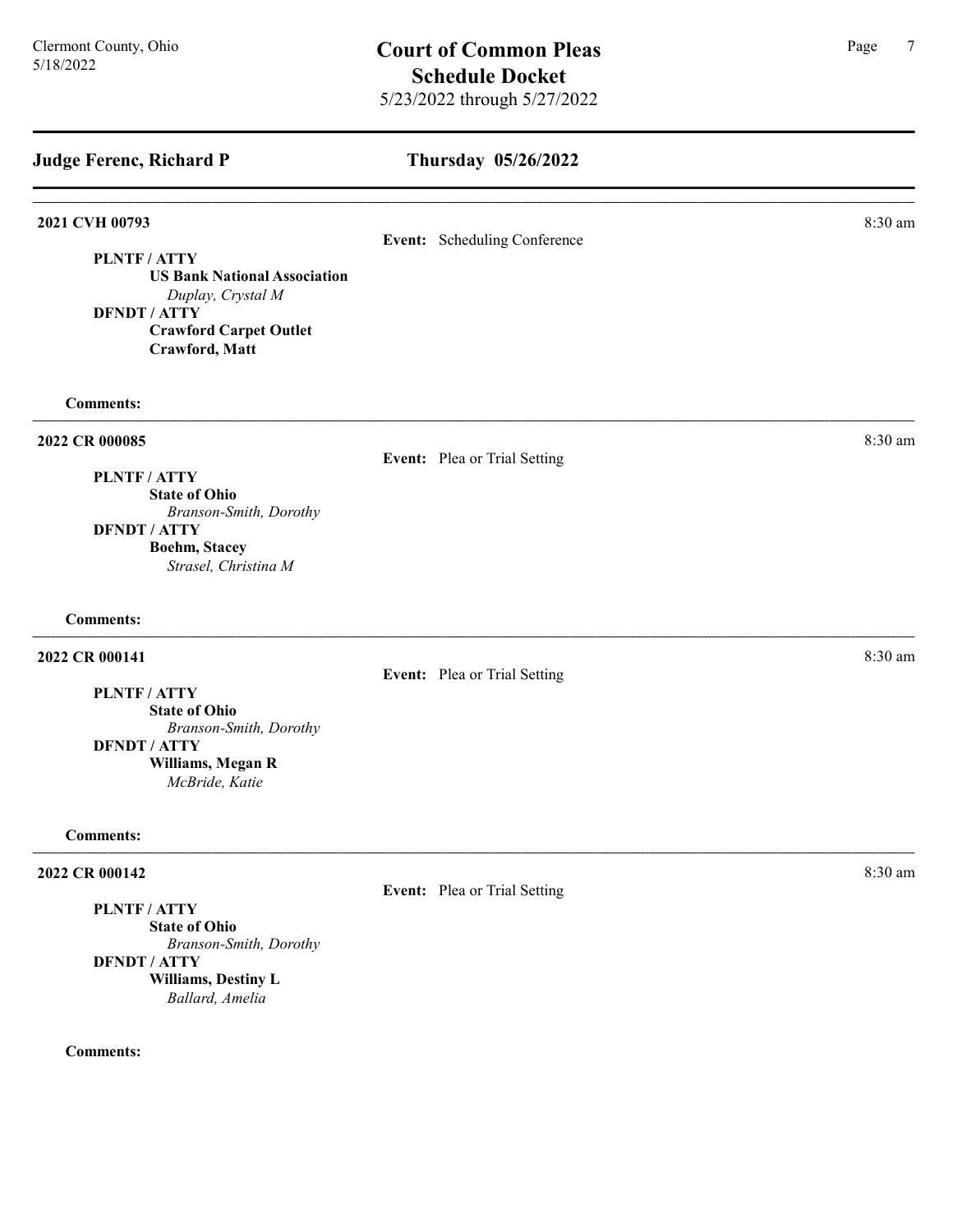## Thursday 05/26/2022

#### **2022 CR 000164** 8:30 am **8:30 am**

PLNTF / ATTY

State of Ohio Branson-Smith, Dorothy DFNDT / ATTY

Kirker, Victoria N Parker JR, William Thomas

Comments:

### **2022 CR 000328** 8:30 am **8:30 am**

Event: Pre-Trial

PLNTF / ATTY State of Ohio Branson-Smith, Dorothy DFNDT / ATTY Schoen, Kenneth C

McBride, Katie

# Comments:

### **2022 CR 000368** 8:30 am **8:30 am**

Event: Plea or Trial Setting

PLNTF / ATTY

State of Ohio Branson-Smith, Dorothy DFNDT / ATTY Nause, Jessica J Maus, R Aaron

#### Comments:

#### 2021 CR 001038 9:00 am 9:00 am 9:00 am 9:00 am 9:00 am 9:00 am 9:00 am 9:00 am 9:00 am 9:00 am 9:00 am 9:00 am

PLNTF / ATTY

State of Ohio Branson-Smith, Dorothy DFNDT / ATTY Prater, Karen Titgemeyer, Brian L

#### Comments:

Event: Motion for Intervention in Lieu of Conviction

Event: Plea or Trial Setting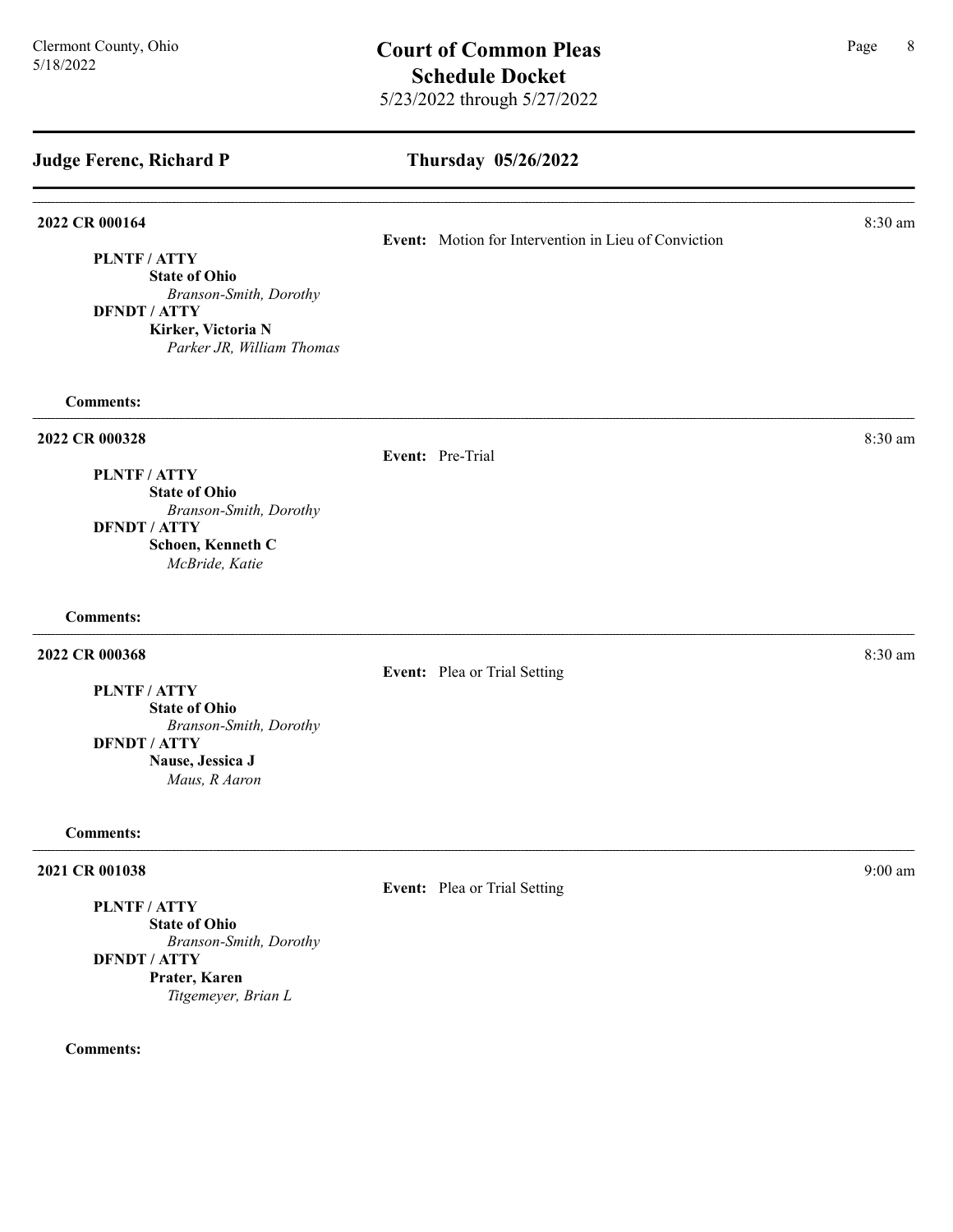Friday 05/27/2022 Judge Ferenc, Richard P 2017 CR 000652 8:30 am Event: Sentencing on Community Control Violation PLNTF / ATTY State of Ohio Branson-Smith, Dorothy DFNDT / ATTY Powell, Candace Irene Hunt, James Comments: **2018 CR 000762** 8:30 am **8:30 am** Event: Sentencing on Community Control Violation PLNTF / ATTY State of Ohio Branson-Smith, Dorothy DFNDT / ATTY Bray JR, Jerry Dwayne Hunt, James Comments: **2020 CR 001011** 8:30 am **8:30 am** Event: Violation of Intervention in Lieu of Conviction PLNTF / ATTY State of Ohio Branson-Smith, Dorothy DFNDT / ATTY Lindsey, Tori Lee Ann McBride, Katie Comments: w/21 CR 897, 22 CR 41 2021 CR 000897 8:30 am Event: Sentencing PLNTF / ATTY State of Ohio Branson-Smith, Dorothy DFNDT / ATTY Lindsey, Tori L McBride, Katie Comments: w/22 CR 41, 20 CR 1011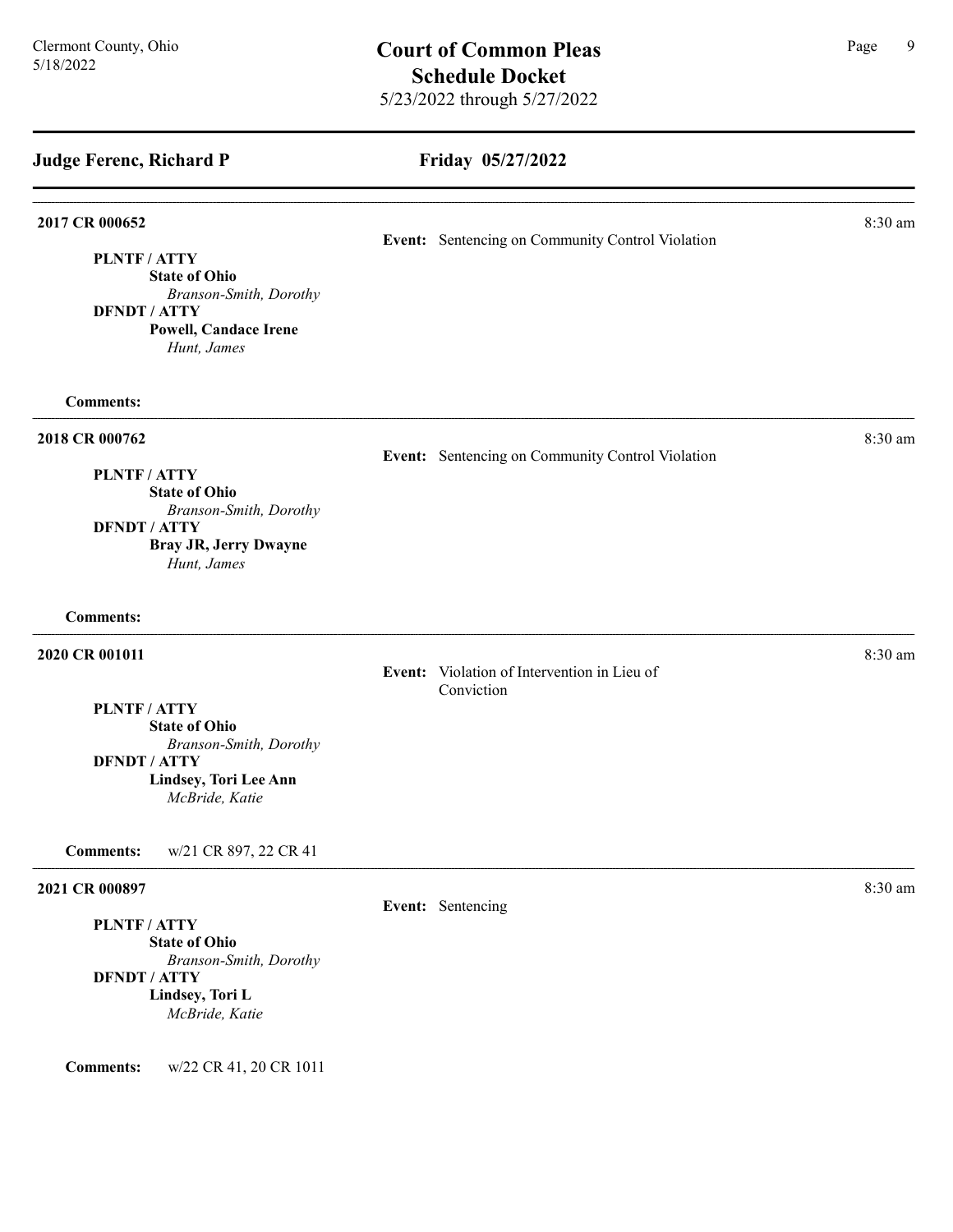# Friday 05/27/2022

| 2021 CVC 00886                                      | Event: Scheduling Conference | 8:30 am |
|-----------------------------------------------------|------------------------------|---------|
| PLNTF / ATTY                                        |                              |         |
| Milford BT 1 LLC                                    |                              |         |
| Davis, Steven C<br><b>DFNDT / ATTY</b>              |                              |         |
| <b>SP Contracting LLC</b>                           |                              |         |
| Donovan, Sean P<br>Nye, Jeff M                      |                              |         |
| <b>Comments:</b>                                    |                              |         |
| 2021 CVH 00540                                      |                              | 8:30 am |
|                                                     | Event: Card Review           |         |
| PLNTF / ATTY<br><b>US Bank National Association</b> |                              |         |
| Duplay, Crystal M                                   |                              |         |
| <b>DFNDT / ATTY</b>                                 |                              |         |
| Reaves, Ronald A                                    |                              |         |
| <b>Comments:</b>                                    |                              |         |
| 2022 CR 000014                                      |                              | 8:30 am |
|                                                     | Event: Plea or Trial Setting |         |
| PLNTF/ATTY<br><b>State of Ohio</b>                  |                              |         |
| Branson-Smith, Dorothy                              |                              |         |
| <b>DFNDT / ATTY</b>                                 |                              |         |
| Wedmore, Tressa Laura Lee<br>McBride, Katie         |                              |         |
| <b>Comments:</b>                                    |                              |         |
| 2022 CR 000041                                      |                              | 8:30 am |
|                                                     | Event: Sentencing            |         |
| PLNTF / ATTY                                        |                              |         |
| <b>State of Ohio</b><br>Branson-Smith, Dorothy      |                              |         |
| <b>DFNDT / ATTY</b>                                 |                              |         |
| Lindsey, Tori Lee Ann                               |                              |         |
| McBride, Katie                                      |                              |         |

Comments: w/21 CR 897, 20 CR 1011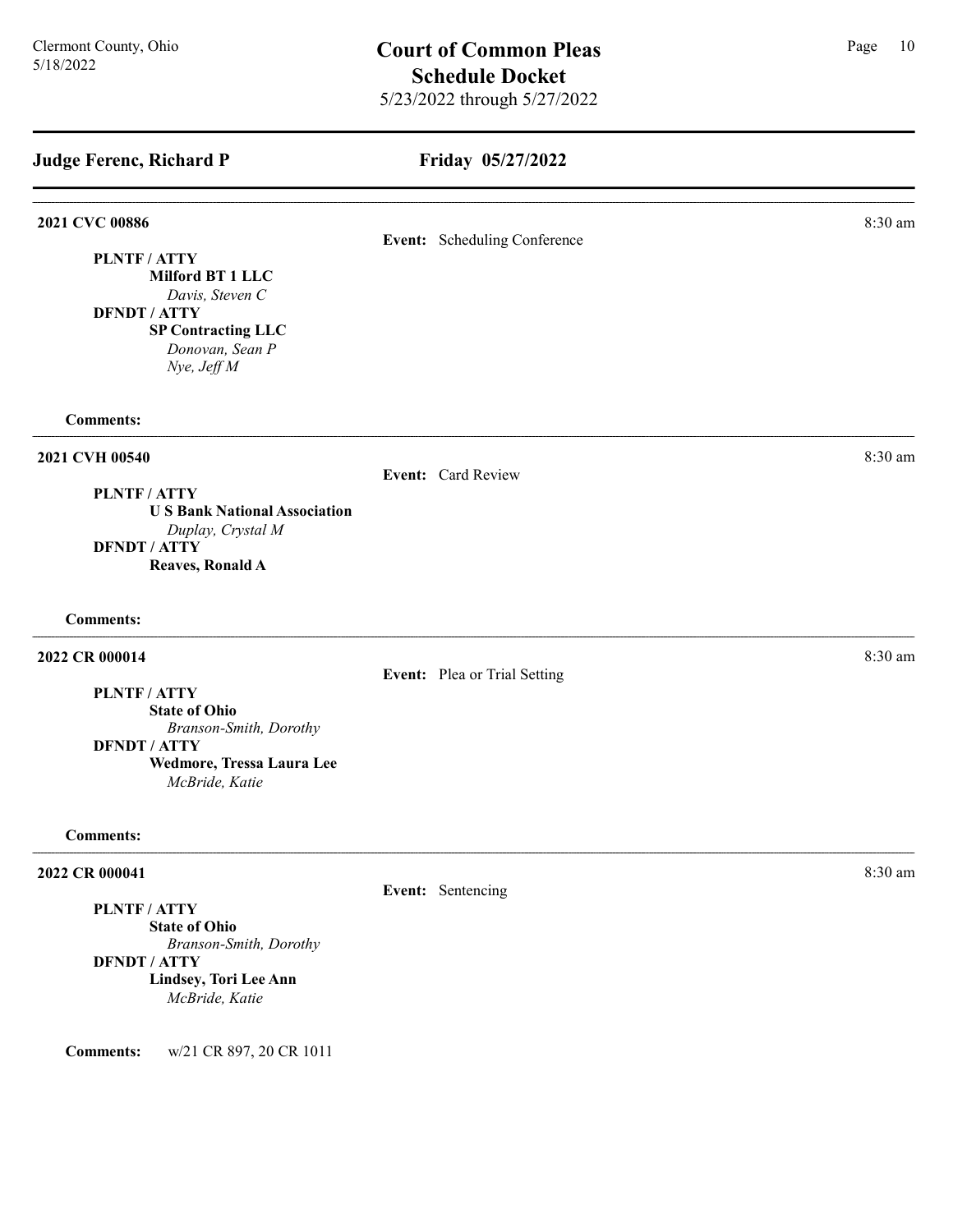# Friday 05/27/2022

#### 2022 CR 000090 8:30 am 2022 CR 000090 8:30 am 2022 CR 000090 8:30 am 2022 CR 000090 8:30 am 2022 CR 000090 8:30 am 2022 CR 000090 8:30 am 2022 CR 000090 8:30 am 2022 CR 000090 8:30 am 2022 CR 000090 8:30 am 2022 CR 000090

# Event: Plea or Trial Setting

PLNTF / ATTY State of Ohio

Branson-Smith, Dorothy DFNDT / ATTY King, David Allen

McBride, Katie

## Comments:

#### 2022 CR 000251 8:30 am and 2022 CR 000251

#### Event: Plea or Trial Setting

PLNTF / ATTY

State of Ohio Branson-Smith, Dorothy DFNDT / ATTY Horsfall, Christopher P Herking, Robert A

Comments:

## 2022 CR 000433 8:30 am 2022 CR 000433

Event: Pre-Trial

PLNTF / ATTY

State of Ohio Branson-Smith, Dorothy

DFNDT / ATTY Latchford, Ronald Steven

McBride, Katie

#### Comments:

#### 2020 CR 000405 9:00 am

Event: Application to Seal Record

# PLNTF / ATTY

State of Ohio Branson-Smith, Dorothy DFNDT / ATTY Shearer, Wa Keem La Shawn Harris